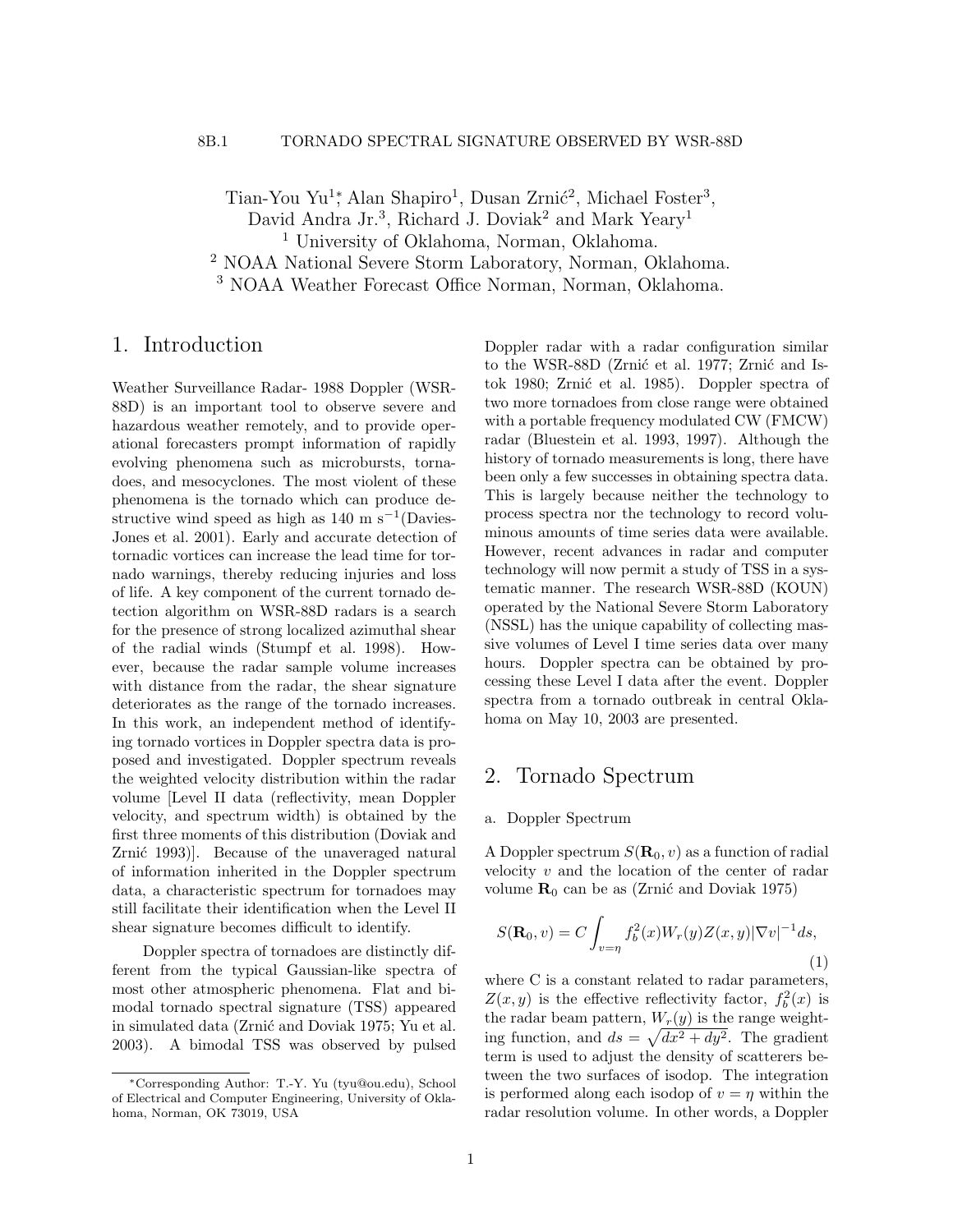spectrum reveals the reflectivity and radar weighting distribution of velocities within the radar volume. Here we assumed that the radar volume is located far enough from the radar that the azimuthal distance and range are well approximated by the Cartesian distance in the x and y direction, respectively. The reflectivity is assumed to be height invariant.

The mean Doppler velocity  $\bar{v}(\mathbf{R}_0)$  is defined by

$$
\bar{v}(\mathbf{R}_0) = \int_{-\infty}^{\infty} v S_n(\mathbf{R}_0, v) dv,
$$
\n(2)

where  $S_n(\mathbf{R}_0, v)$  is the Doppler spectrum normalized by total power. Therefore, mean Doppler velocity represents a statistical average of the spectrum (i.e., first moment). The current operational tornado detection algorithm relies on the difference of mean Doppler velocity between adjacent radar volumes in azimuth. However, such a velocity difference will be smoothed out significantly by the statistical average when a tornado is smaller than the radar beam (which would likely occur for tornadoes far from the radar).

#### b. Tornado Spectrum

To further exploit TSS, (1) is simulated using a combined Rankine vortex model (Kundu and Cohen 2002). A detailed description of simulation scheme is given by Zrnić and Doviak (1975). An example of simulated tornado spectra at a signalto-noise ratio (SNR) of 30 dB is presented in Figure 1. In this simulation, the idealized tornado has a radius of maximum wind of 0.25 km and was located at 40 km from the radar. A WSR-88D radar was simulated to scan through the tornado with one degree angular sampling and with a range resolution of 0.25 km. The columns and rows in Figure 1 denote the angular location and range with respect to the center of the tornado. All radial velocities in Figure 1 are normalized by the maximum wind of the tornado. Motion of rotation is apparent in Figure 1, i.e., spectra at region of negative angle is dominated by negative velocities (toward the radar), while spectra at right portion of the tornado is dominated by positive velocities (away from the radar). It is evident that the tornado spectrum deviates from ordinary Gaussian-like spectrum which is expected in non-tornadic regions of precipitations (Janssen and Spek 1985). A flat or bimodal spectrum is obtained when the radar beam passes through the center of the tornado. If the tornado radial velocity exceeds the radar unambiguous velocity, these aliased velocity will further flatten the spectrum. As a result, the bimodal signature can be difficult to identify.

## 3. Results

In this section, tornado spectra observed by the NSSL research WSR-88D (KOUN) located at Norman, Oklahoma on May 10, 2003 are analyzed. An F2-F3 tornado was reported during 0329- 0406 UTC starting on the south of Edmond, Oklahoma (more details of the tornado can be found from NOAA National Climate Data Center NCDC, http://www.ncdc.noaa.gov/oa/ncdc.html). Level I time series data were collected during the entire period of tornado. Reflectivity and mean Doppler velocity were obtained every half degree in azimuth using an autocovariance method (Doviak and Zrnić 1993). A PPI of reflectivity and radial velocity form the lowest elevation angle  $(0.4^{\circ})$  at 0343 UTC is given in Figure 2. A well-defined hook signature and strong azimuthal shear were observed at 6 km east and 39 km north of the radar, suggesting the existence of tornado. Three Doppler spectra in different regions of the flow (labeled 1-3 in Figure 2) are denoted by black lines in Figure 3. Each spectrum has 32 points and the radar unambiguous velocity is  $32 \text{ m s}^{-1}$ . The noise level, denoted by a blue solid line, is approximately at -50 dB. It is evident that the tornado spectrum (location 2) is flattened, while Gaussian-like spectra are obtained from non-tornadic regions. Equivalent Level II data can be obtained by Gaussian fitting the first three moments of spectrum (Doviak and Zrnić 1993). Reconstructed Gaussian spectra were indicated by a red line and the mean Doppler velocity is denoted by the location of a green arrow. Note that the mean Doppler velocity derived from a tornadic spectrum could be in substantial error since a slight change of the spectrum shape (due to noise and/or other effects) can result in a totally different value of radial velocity. As a result, shear derived from the field of radial velocity could be in error and the performance of the shear-based algorithm is limited.

From these analysis of simulated and real data, it is clear that tornados can produce a broad and flat spectrum which is similar to a white-noise spectrum. However, significant signal power was still present in the tornado spectrum, as shown in Figure 3b. In other words, one further criterion to identify TSS may be sufficient SNR. The signature of a broad spectrum can be characterized using spectrum width. Yu et al. (2003) have shown the spectral width of a tornado spectrum will deteriorate at a slower rate with range than azimuthal shear sig-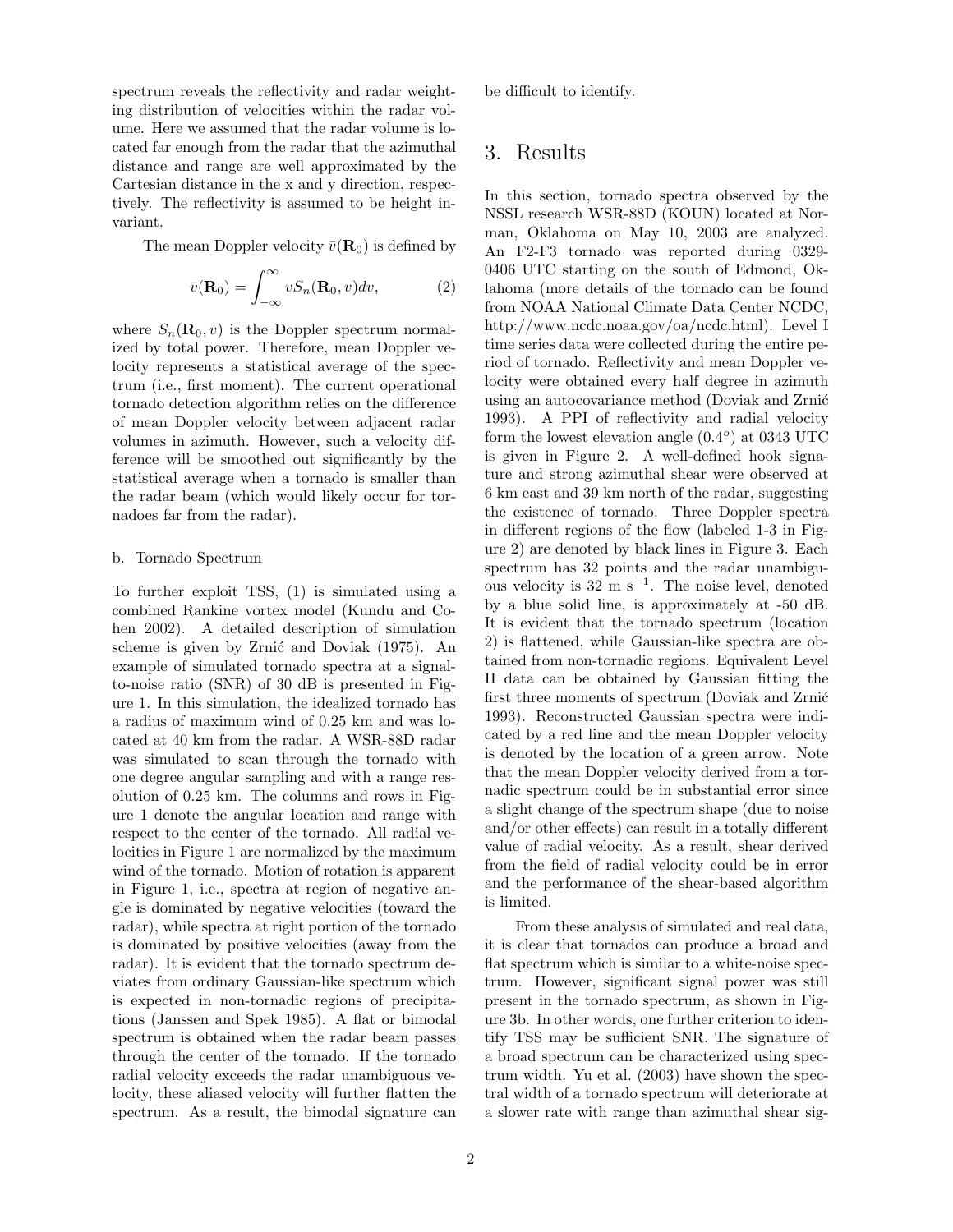

Figure 1: Simulated tornado spectra observed by a virtual WSR-88D.

natures in the field of mean Doppler velocity. Moreover, the flatness of the spectrum can be determined by the standard deviation (STD) of the spectrum values.

$$
STD(S) = \sqrt{\frac{1}{M} \sum_{i=1}^{M} (S_i - \mu_s)^2}
$$
 (3)

where  $S_i$  is the magnitude of Doppler spectrum in dB, M is the number of data points in a spectrum, and the mean of the spectrum values is defined as following.

$$
\mu_s = \frac{1}{M} \sum_{i=1}^{M} S_i \tag{4}
$$

Therefore, a flat tornado spectrum as shown in Figure 3b has a small STD compared to ordinary Gaussian-like spectra (Figure 3a and c). The mean of spectrum values is denoted by blue dash lines.

The azimuthal profile of SNR, radial velocity, spectrum width, and the STD of the spectrum are given in Figure 4 for three adjacent ranges. The

tornado was located at approximately 9<sup>°</sup> and is denoted by a downward arrow. Strong SNR ensures the good quality estimate of spectrum and spectral moments. Strong azimuthal shear can be observed between  $8^{\circ}$  and  $10^{\circ}$  in azimuth for the three successive ranges (39.375-39.875 km). It is obvious that the mean radial velocity at 39.875 km and the azimuth of 9.5◦ is aliased. Therefore, de-aliasing of radial velocity is needed in order to obtain accurate shear values. A local minimum of STD and a maximum of spectrum width are evident close to the tornado center at 9 ◦ . Similar results were obtained at different time during the course of this tornado. A secondary minimum of STD and maximum of spectral width can be observed at approximately 5 ◦ , while the SNR is relatively low and no strong shear is appeared.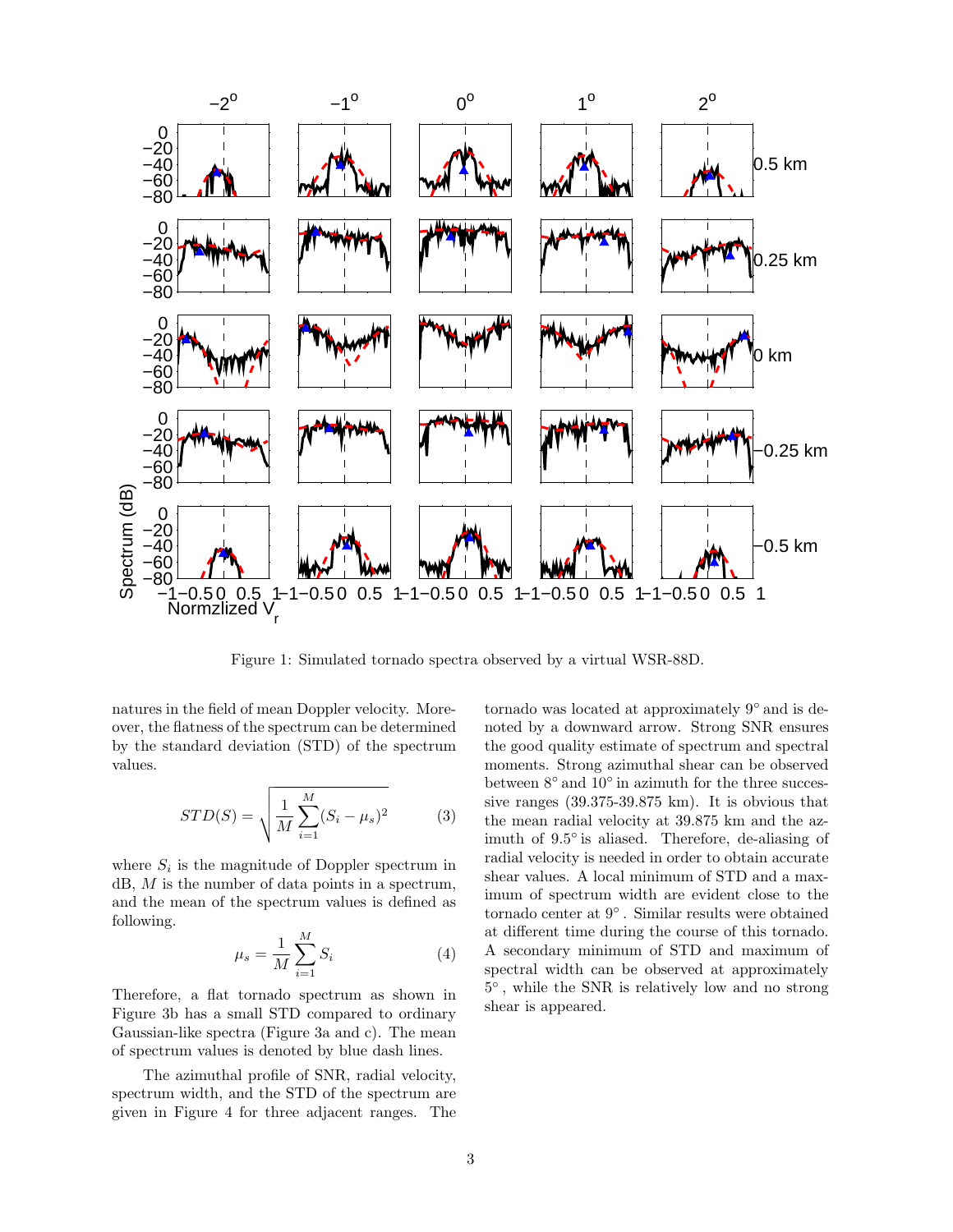

Figure 2: PPI of the reflectivity and velocity at 0343 UTC, May 10, 2003.



Figure 3: Spectra from the three regions labeled in Figure 2. It is clear that tornado (location 2) has a flat spectrum.

# 4. Conclusions

A Doppler spectrum can reveal the weighted velocity distribution of a tornadic vortex within the radar volume, while a mean Doppler velocity is a statistical average of such a distribution. Current algorithms of tornado detection search for vortex signatures in the field of mean Doppler velocities by identifying strong localized azimuthal shears. In this work, the tornado signature in Doppler spectrum is studied. Analysis of idealized (Rankine) vortex data and real tornado data have shown that the tornado spectrum has distinct signatures that differ from typical weather Gaussian-shaped spectrum. Tornado spectrum is often broad and flat, a feature that can possibly be characterized by spectrum width and the STD of spectrum values in decibels. A good agreement between spectral feature and azimuthal shear signature was obtained for the tornado in central Oklahoma on May 10, 2003.

Acknowledgement This work is supported by NOAA CSTAR program through the funding NA17RJ1227. The authors would also want to thank NSSL's support for collecting time series data on KOUN.

### References

- Bluestein, H. B., J. G. Ladue, H. Stein, and D. Speheger, 1993: Doppler radar wind spectra of supercell tornadoes. Mon. Weather Rev., 121, 2200–2221.
- Bluestein, H. B., W. P. Unruh, and H. Stein, 1997: Doppler radar analysis of the Northfield, Texas, tornado of 25 may 1994. Mon. Weather Rev., 125, 212–230.
- Davies-Jones, R., R. J. Trapp, and H. B. Bluestein: 2001, Tornadoes and tornadic storms. Severe